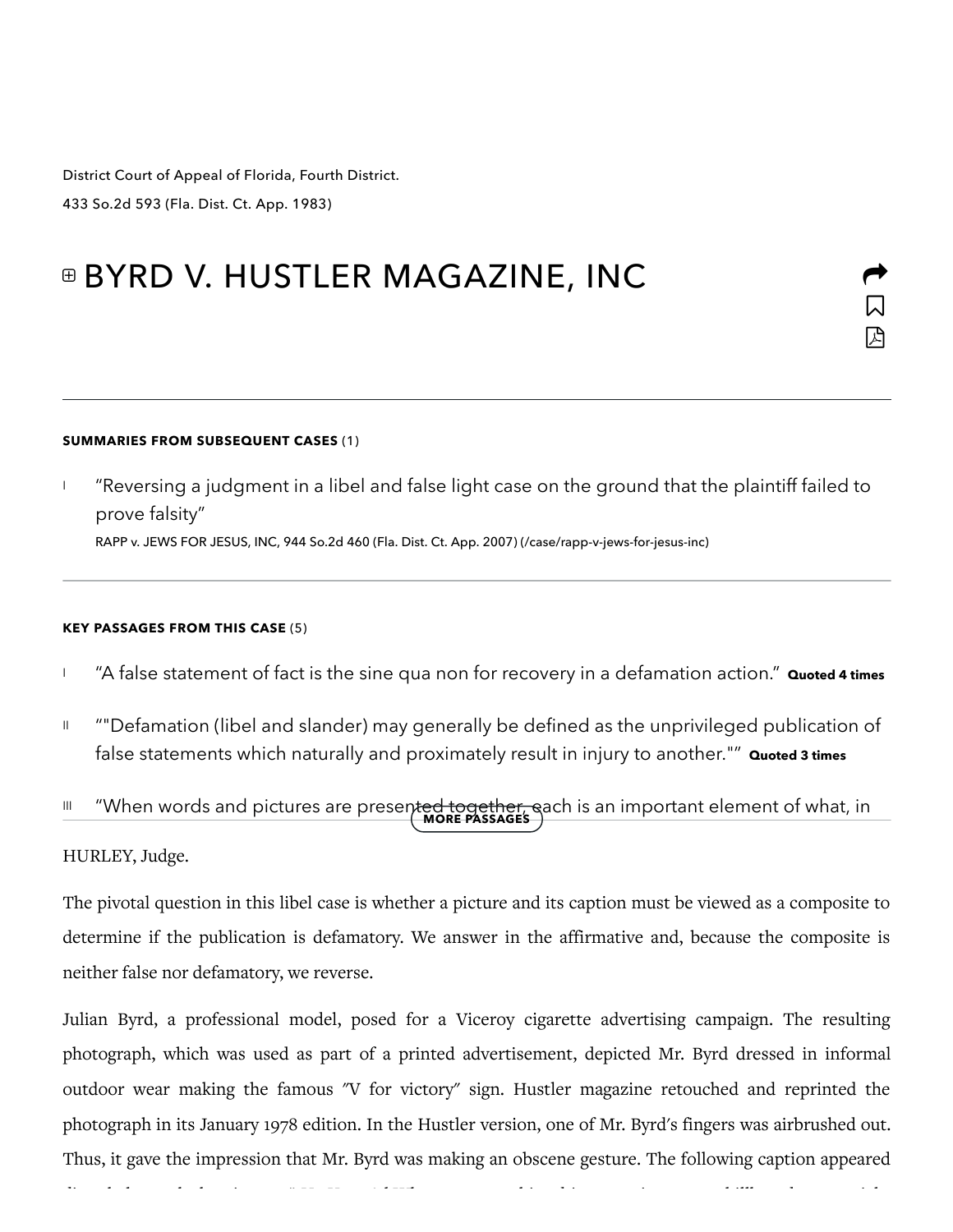directly beneath the picture: " Up Your Ad When you saw this ad in magazines or on billboards, you might

remember having seen this gentleman with two fingers — rather than one — raised in front of his face. But the reader who sent us this couldn't resist the temptation to change the picture. We can't blame him  $-$  this is probably what the cigarette companies are saying to Americans."

Mr. Byrd sued Hustler for libel and invasion of privacy. The libel count alleged that the picture defamed Mr. Byrd by creating the false impression that he posed for the picture as it appeared in Hustler. Similarly, the invasion of privacy count alleged portrayal in a false light, *i.e.*, Mr. Byrd contended that the publication gave the false impression that he posed for the picture as it appeared in Hustler. In support of these allegations, Mr. Byrd testified that the publication injured his professional reputation. He explained that he purposefully cultivated a conservative, wholesome image in order to be attractive to certain advertisers. Additionally, he offered expert testimony to indicate that these advertisers would not hire the "rebellious . . . antiestablishment kind of character" portrayed in the magazine.

Hustler defended on two grounds. First, it contended that the picture and caption, taken together, did not convey a false impression. Second, it asserted that the publication was a constitutionally privileged expression of opinion.<sup>1</sup> (/case/byrd-v-hustler-magazine-inc#idm140125704560368-fn1) To demonstrate the societal benefits from such protection, Hustler called a health economics expert who testified that only eight national magazines are willing to publish anti-smoking material. The expert explained that the tobacco industry spends approximately one billion dollars a year to promote cigarette consumption and that most magazines fear economic reprisals in the form of withdrawal or withholding of lucrative advertising accounts. The expert further testified that without anti-smoking advertising, cigarette consumption would increase by forty percent.

1. Since the case can be resolved on the first defense, we have not considered the second.

The case was submitted to a jury which returned a verdict for Mr. Byrd in the amount of \$10,000. The case is now before the court because of an appeal by Mr. Byrd and a cross appeal by Hustler. In light of our resolution of the cross appeal, we need not address the various errors asserted by Mr. Byrd. \*595

"Defamation (libel and slander) (/case/byrd-v-hustler-magazine-inc?passage=FvcRepdDryeYNPJYLZXlcA) may generally be defined as the unprivileged publication of false statements which naturally and proximately result in injury to another." (/case/byrd-v-hustler-magazine-inc? passage=FvcRepdDryeYNPJYLZXlcA) Wolfson v. Kirk, 273 So.2d 774, 776 (/case/wolfson-v-kirk#p776) (Fla. 4th DCA 1973). See also Cooper v. Miami Herald Publishing Co., 159 Fla. 296, (/case/cooper-v-the-miami-heraldpulihing-co) 31 o.2d 382, 384 [\(/cae/cooper-v-the-miami-herald-pulihing-co#p384\)](https://casetext.com/case/cooper-v-the-miami-herald-publishing-co#p384) (Fla. 1947). A fale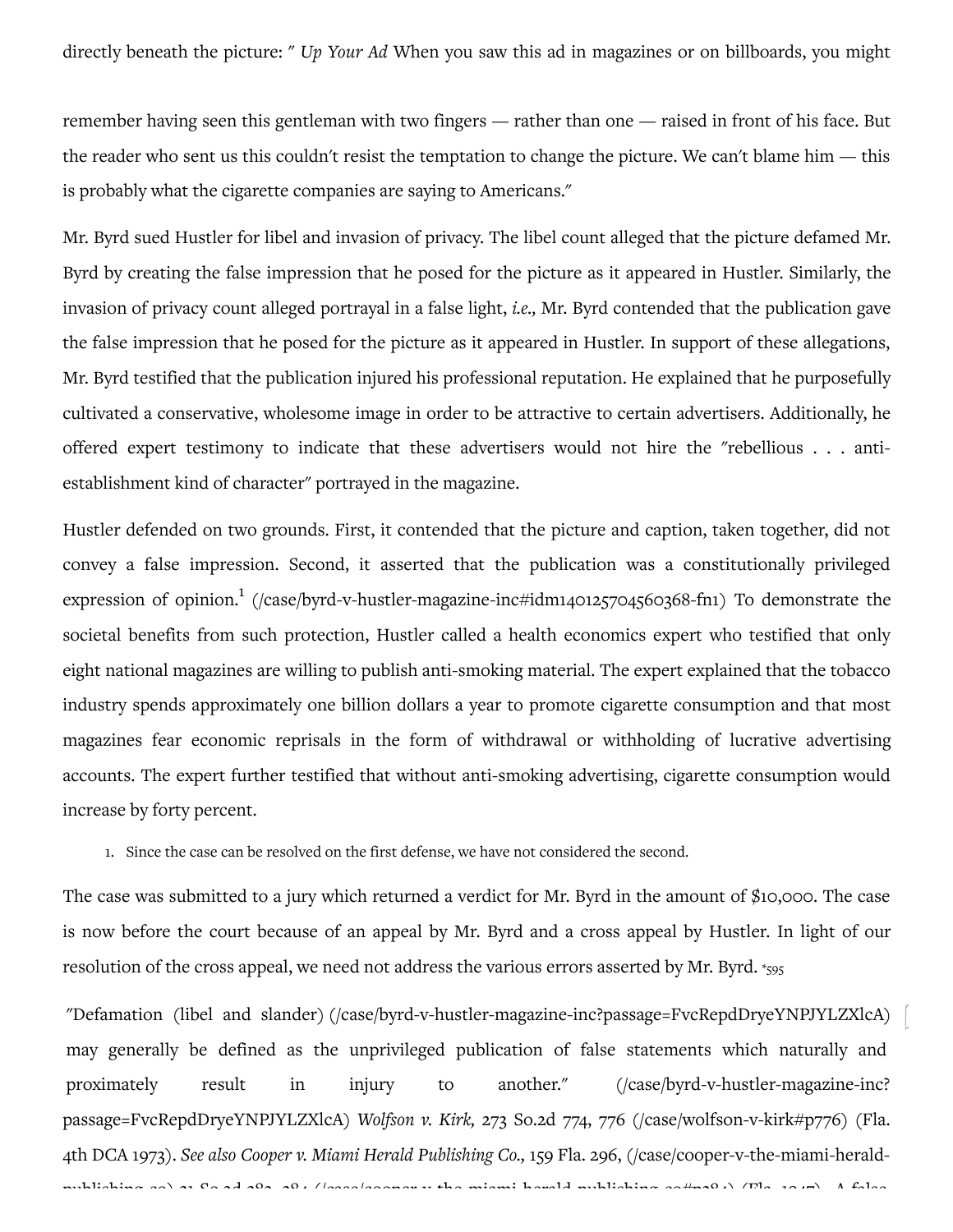publisning-co) 31 so.2d 382, 384 (/case/cooper-v-the-miami-herald-publisning-co#p384) (Fla. 1947). A false statement of fact is the (/case/byrd-v-hustler-magazine-inc?passage=yynMnSg7vXPGSH9oTBT27w) (/case/byrd-v-hustler-magazine-inc?passage=yynMnSg7vXPGSH9oTBT27w) sine qua non (/case/byrd-vhustler-magazine-inc?passage=yynMnSg7vXPGSH9oTBT27w) for recovery in a defamation action. (/case/byrdv-hustler-magazine-inc?passage=yynMnSg7vXPGSH9oTBT27w)

The false statement of fact in this case, according to Mr. Byrd, is the implication that he posed for the picture as it appeared in Hustler. To evaluate this contention, we must employ three fundamental principles of libel law. First, a publication (/case/byrd-v-hustler-magazine-inc?passage=pPE62sXnFcN4bNIvrnEFyw) must be considered in its totality. ((case/byrd-v-hustler-magazine-inc?) passage=pPE62sXnFcN4bNIvrnEFyw) "The court must consider all the words used, not merely a particular phrase or sentence." Information Control Corp. v. Genesis One Computer Corp., 611 F.2d 781, 784  $(\frac{1}{\sqrt{2}}\cos\theta)$  (/case/information-control-v-genesis-one-comp-corp#p784) (9th Cir. 1980). When words and pictures are presented together, each is an (/case/byrd-v-hustler-magazine-inc?passage=FsBPnLiEcXCH\_Pi0Mf3yCA) important element of what, (/case/byrd-v-hustler-magazine-inc?passage=FsBPnLiEcXCH\_Pi0Mf3yCA)in toto, (/case/byrd-v-hustler-magazine-inc?passage=FsBPnLiEcXCH\_Pi0Mf3yCA) constitutes the publication. Articles are to be considered with their illustrations; pictures are to be viewed with their captions; stories are to be read with their headlines. (/case/byrd-v-hustler-magazine-inc? passage=FsBPnLiEcXCH\_Pi0Mf3yCA) Cooper v. Miami Herald Publishing Co., supra, (headline and article); O'Neal v. Tribune Co., 176 So.2d 535 (/case/oneal-v-tribune-company) (Fla. 2d DCA 1965) (headline and article); Jacova v. Southern Radio Television Co., 83 So.2d 34 (/case/jacova-v-southern-radio-and-televisioncompany) (Fla. 1955), (TV news-film with voiceover); Harrison v. Washington Post Co., 391 A.2d 781 (/case/harrison-v-washington-post-co) (D.C. 1978) (TV news film with voice-over); Bourgeau v. New York News, 5 Med.L.Rprt. 1799 (N.Y. Sup. Ct. 1979) (photograph, caption and article); Shapiro v. Newsday, 5 Med.L.Rprt. 2607 (N.Y. Sup. Ct. 1980) (photograph, headline and article); Roskos v. New York News, 4 Med.L.Rprt. 2148 (N.Y. Sup. Ct. 1979) (photograph, headline and article).

The second and third principles involve the trial court's "prominent function," Wolfson v. Kirk, supra, at 778, in determining whether a libel case should be submitted to a jury. "Where the court finds that a communication could not possibly have a defamatory or harmful effect, the court is justified in either dismissing the complaint for failure to state a cause of action or in granting a directed verdict at the proof stage." Ibid. A correlative principle is that the trial court must evaluate the publication, not by "extremes, but as the common mind would naturally understand it." McCormick v. Miami Herald Publishing Co., 139 So.2d 197, 200 (/case/mccormick-v-miami-herald-publishing#p200) (Fla. 2d DCA 1962). In other words, the